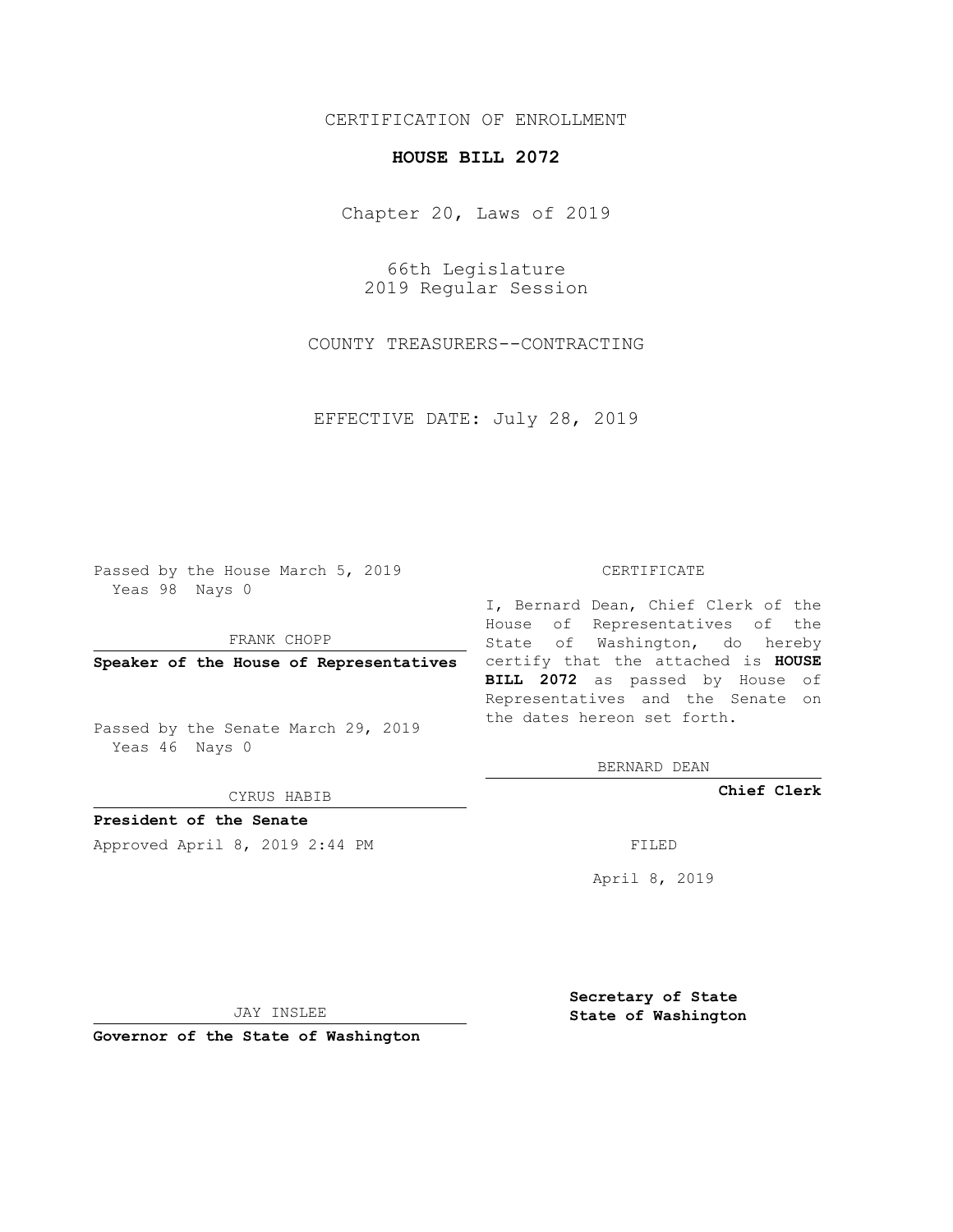## **HOUSE BILL 2072**

Passed Legislature - 2019 Regular Session

**State of Washington 66th Legislature 2019 Regular Session By** Representatives Volz, Senn, Griffey, McCaslin, Shea, and Maycumber Read first time 02/18/19. Referred to Committee on Local Government.

1 AN ACT Relating to authorizing county treasurers to contract with 2 other treasurers for services; and amending RCW 36.29.010.

3 BE IT ENACTED BY THE LEGISLATURE OF THE STATE OF WASHINGTON:

4 **Sec. 1.** RCW 36.29.010 and 2005 c 502 s 2 are each amended to 5 read as follows:

6 The county treasurer:

7 (1) Shall receive all money due the county and disburse it on 8 warrants issued and attested by the county auditor and electronic 9 funds transfer under RCW 39.58.750 as attested by the county auditor;

 (2) Shall issue a receipt in duplicate for all money received other than taxes; the treasurer shall deliver immediately to the person making the payment the original receipt and the duplicate 13 shall be retained by the treasurer;

14 (3) Shall affix on the face of all paid warrants the date of 15 redemption or, in the case of proper contract between the treasurer 16 and a qualified public depositary, the treasurer may consider the 17 date affixed by the financial institution as the date of redemption;

18 (4) Shall endorse, before the date of issue by the county or by 19 any taxing district for whom the county treasurer acts as treasurer, 20 on the face of all warrants for which there are not sufficient funds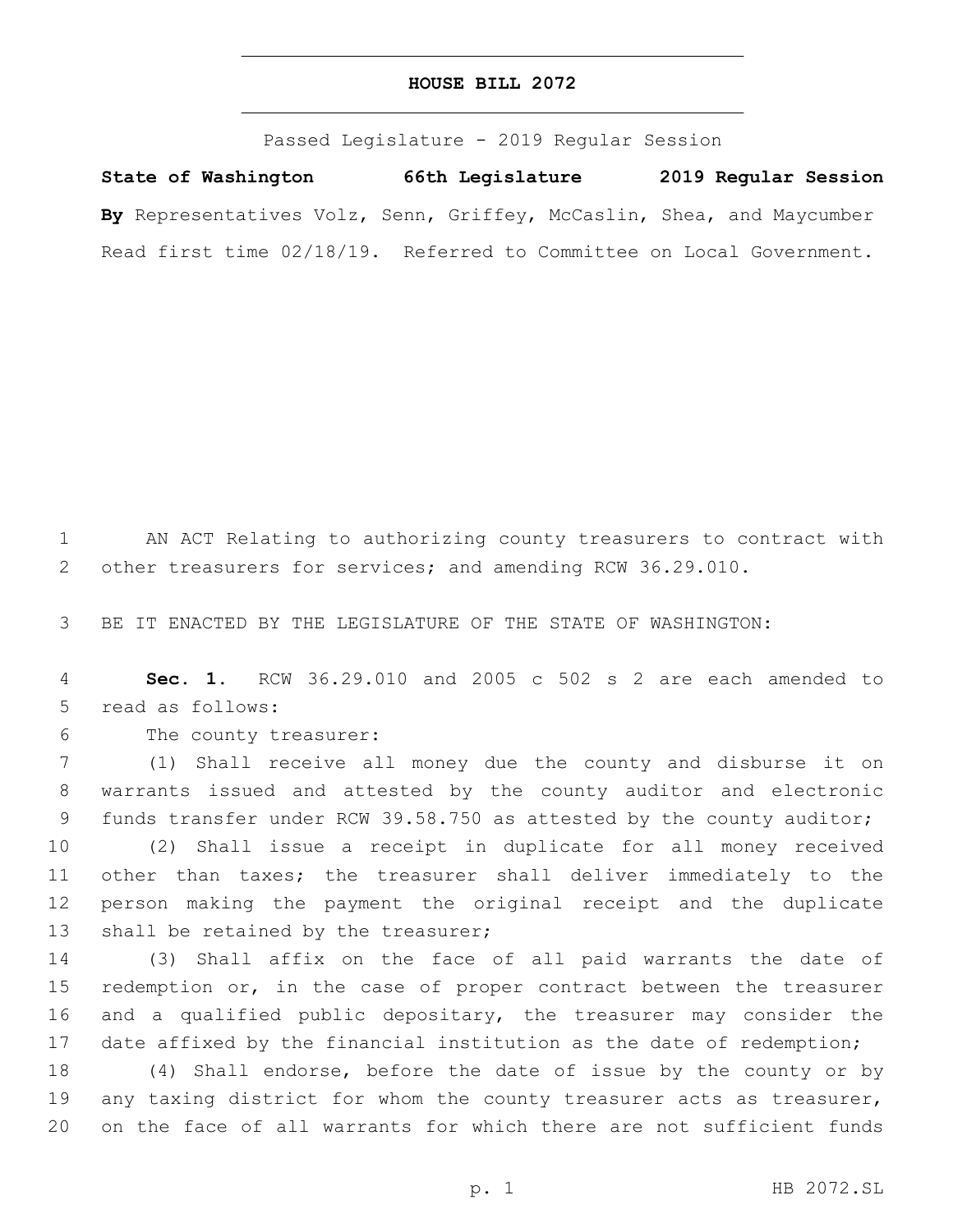1 for payment, "interest bearing warrant." When there are funds to 2 redeem outstanding warrants, the county treasurer shall give notice:

3 (a) By publication in a legal newspaper published or circulated 4 in the county; or

5 (b) By posting at three public places in the county if there is 6 no such newspaper; or

7 (c) By notification to the financial institution holding the 8 warrant;

9 (5) Shall pay interest on all interest-bearing warrants from the 10 date of issue to the date of notification;

11 (6) Shall maintain financial records reflecting receipts and 12 disbursement by fund in accordance with generally accepted accounting 13 principles;

14 (7) Shall account for and pay all bonded indebtedness for the 15 county and all special districts for which the county treasurer acts 16 as treasurer;

 (8) Shall invest all funds of the county or any special district in the treasurer's custody, not needed for immediate expenditure, in a manner consistent with appropriate statutes. If cash is needed to redeem warrants issued from any fund in the custody of the treasurer, the treasurer shall liquidate investments in an amount sufficient to 22 cover such warrant redemptions; ((and))

23 (9) May provide certain collection services for county 24 departments; and

25 (10) May contract with another county treasurer, the state 26 treasurer, or both, for any duty or service performed by the 27 contracting county treasurer, except that no contracted treasurer may 28 perform a duty that is in conflict with his or her own duties as 29 treasurer or that is in conflict with any other statutory or ethical 30 requirements.

 The treasurer, at the expiration of the term of office, shall make a complete settlement with the county legislative authority, and shall deliver to the successor all public money, books, and papers in 34 the treasurer's possession.

 Money received by all entities for whom the county treasurer serves as treasurer must be deposited within twenty-four hours in an account designated by the county treasurer unless a waiver is granted by the county treasurer in accordance with RCW 43.09.240.

> Passed by the House March 5, 2019. Passed by the Senate March 29, 2019.